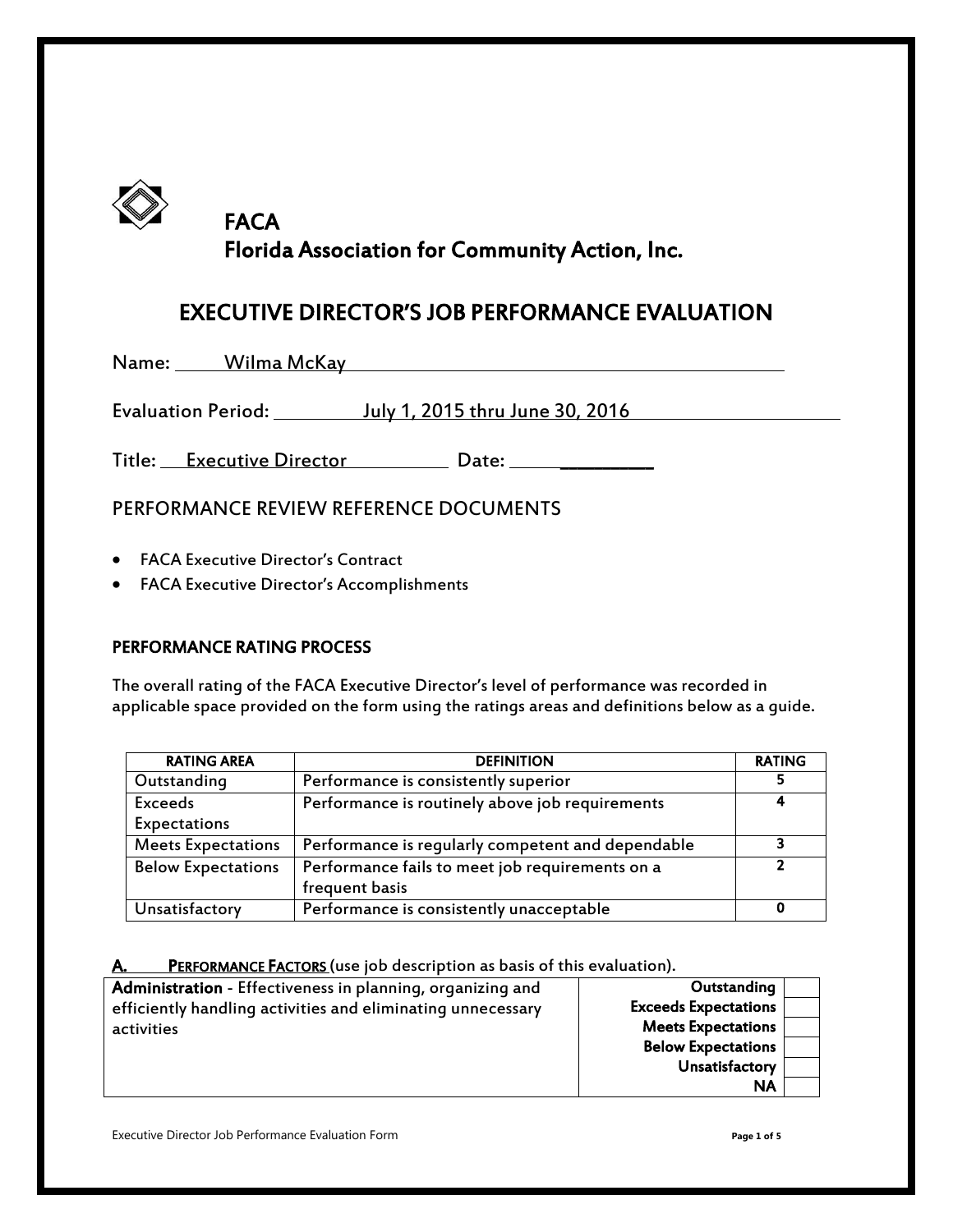| Knowledge of Work - Knowledge and understanding of all       | Outstanding                                              |
|--------------------------------------------------------------|----------------------------------------------------------|
| phases of the job.                                           | <b>Exceeds Expectations</b>                              |
|                                                              | <b>Meets Expectations</b>                                |
|                                                              | <b>Below Expectations</b>                                |
|                                                              | Unsatisfactory                                           |
|                                                              | ΝA                                                       |
| Communication - Effectiveness in listening to others,        | Outstanding                                              |
| expressing ideas, both orally and in writing and providing   | <b>Exceeds Expectations</b>                              |
| relevant and timely information to Board of Directors.       | <b>Meets Expectations</b>                                |
|                                                              | <b>Below Expectations</b>                                |
|                                                              | Unsatisfactory                                           |
|                                                              | <b>NA</b>                                                |
| Teamwork - Respects the rights of the Board of Directors and | Outstanding                                              |
| shows a cooperative spirit.                                  | <b>Exceeds Expectations</b>                              |
|                                                              | <b>Meets Expectations</b>                                |
|                                                              | <b>Below Expectations</b>                                |
|                                                              | Unsatisfactory                                           |
|                                                              | <b>NA</b>                                                |
| Decision Making/Problem Solving - Makes timely, practical    | Outstanding                                              |
| decisions.                                                   | <b>Exceeds Expectations</b>                              |
|                                                              | <b>Meets Expectations</b>                                |
|                                                              | <b>Below Expectations</b>                                |
|                                                              | Unsatisfactory                                           |
|                                                              | <b>NA</b>                                                |
| Expense Management - Effectiveness in establishing           | Outstanding                                              |
| appropriate reporting and control procedures and staying     | <b>Exceeds Expectations</b>                              |
| within established budgets.                                  | <b>Meets Expectations</b>                                |
|                                                              | <b>Below Expectations</b>                                |
|                                                              | Unsatisfactory                                           |
|                                                              | NA                                                       |
|                                                              |                                                          |
| Human Resource Management - Effectiveness in selecting       | Outstanding                                              |
| qualified staff                                              | <b>Exceeds Expectations</b>                              |
|                                                              | <b>Meets Expectations</b>                                |
|                                                              | <b>Below Expectations</b>                                |
|                                                              | Unsatisfactory                                           |
|                                                              | <b>NA</b>                                                |
| Independent Action - Effectiveness in time management;       | Outstanding                                              |
|                                                              |                                                          |
| initiative and independence.                                 | <b>Exceeds Expectations</b><br><b>Meets Expectations</b> |
|                                                              | <b>Below Expectations</b>                                |
|                                                              |                                                          |
|                                                              | Unsatisfactory<br><b>NA</b>                              |
|                                                              |                                                          |
|                                                              |                                                          |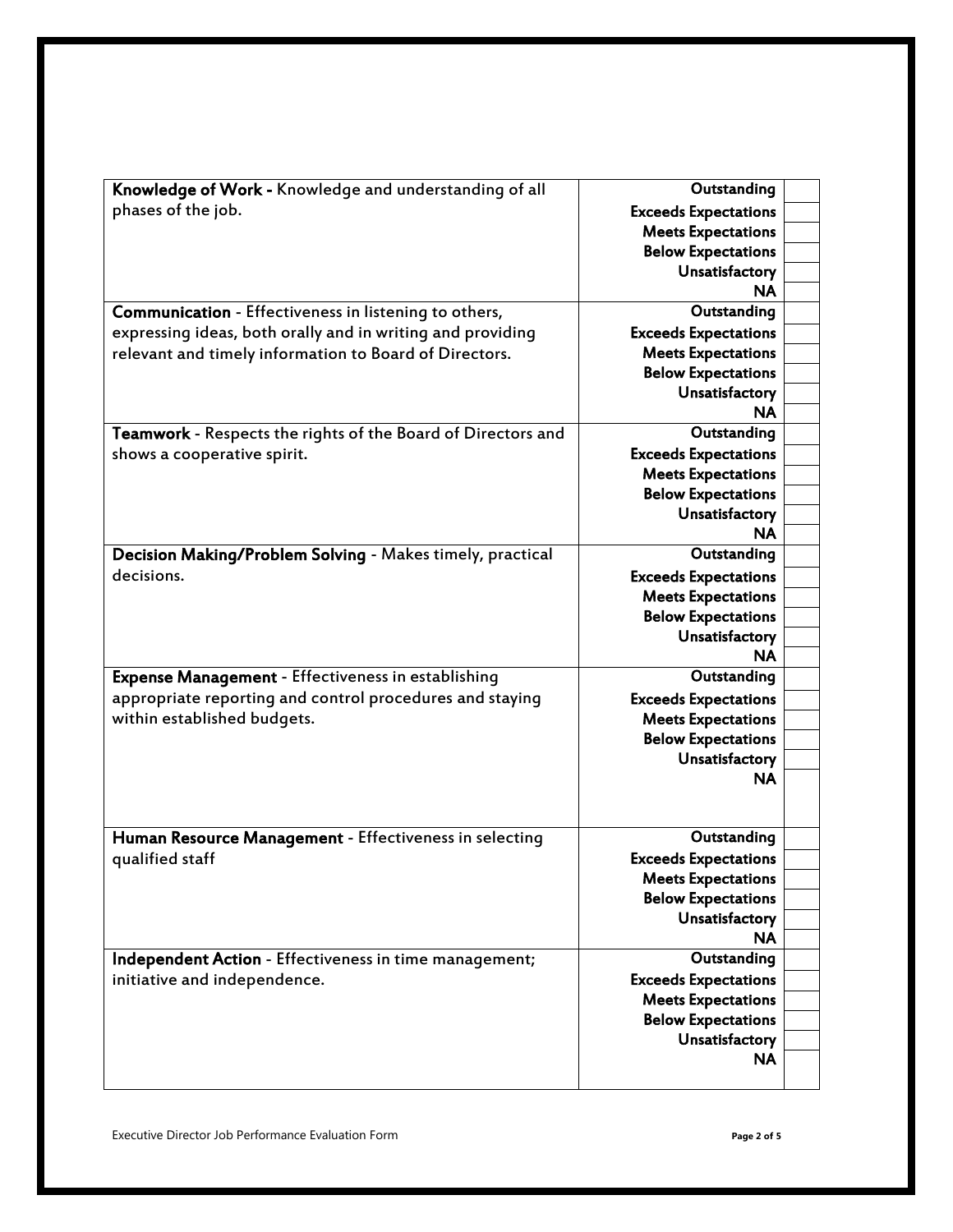| Job Knowledge - Effectiveness in keeping knowledgeable of   | Outstanding                 |
|-------------------------------------------------------------|-----------------------------|
| methods, techniques and skills required for the job and     | <b>Exceeds Expectations</b> |
| related functions; remaining current on new developments    | <b>Meets Expectations</b>   |
| affecting FACA and its work activities.                     | <b>Below Expectations</b>   |
|                                                             | Unsatisfactory              |
|                                                             | <b>NA</b>                   |
| Leadership - Effectiveness in accomplishing work            | Outstanding                 |
| assignments; establishing challenging goals; coordinating   | <b>Exceeds Expectations</b> |
| effectively; promoting innovation and Board involvement.    | <b>Meets Expectations</b>   |
|                                                             | <b>Below Expectations</b>   |
|                                                             | Unsatisfactory              |
|                                                             | <b>NA</b>                   |
| Managing Change and Improvement - Effectiveness in          | Outstanding                 |
| initiating changes, adapting to necessary changes and       | <b>Exceeds Expectations</b> |
| generating improvements.                                    | <b>Meets Expectations</b>   |
|                                                             | <b>Below Expectations</b>   |
|                                                             | Unsatisfactory              |
|                                                             | ΝA                          |
| Customer Responsiveness - Responsiveness and courtesy in    | Outstanding                 |
| dealing with the Board.                                     | <b>Exceeds Expectations</b> |
|                                                             | <b>Meets Expectations</b>   |
|                                                             | <b>Below Expectations</b>   |
|                                                             | Unsatisfactory              |
|                                                             | <b>NA</b>                   |
| Personal Appearance - Neatness and personal hygiene         | Outstanding                 |
| appropriate to position.                                    | <b>Exceeds Expectations</b> |
|                                                             | <b>Meets Expectations</b>   |
|                                                             | <b>Below Expectations</b>   |
|                                                             | Unsatisfactory              |
|                                                             | <b>NA</b>                   |
|                                                             |                             |
| Dependability - Compliance with instructions of the Board   | Outstanding                 |
| and performance under unusual circumstances.                | <b>Exceeds Expectations</b> |
|                                                             | <b>Meets Expectations</b>   |
|                                                             | <b>Below Expectations</b>   |
|                                                             | Unsatisfactory              |
|                                                             | <b>NA</b>                   |
|                                                             |                             |
| Safety - Work habits and attitudes as they apply to working | Outstanding                 |
| safely. Protection of FACA property.                        | <b>Exceeds Expectations</b> |
|                                                             | <b>Meets Expectations</b>   |
|                                                             | <b>Below Expectations</b>   |
|                                                             | Unsatisfactory              |
|                                                             | <b>NA</b>                   |
|                                                             |                             |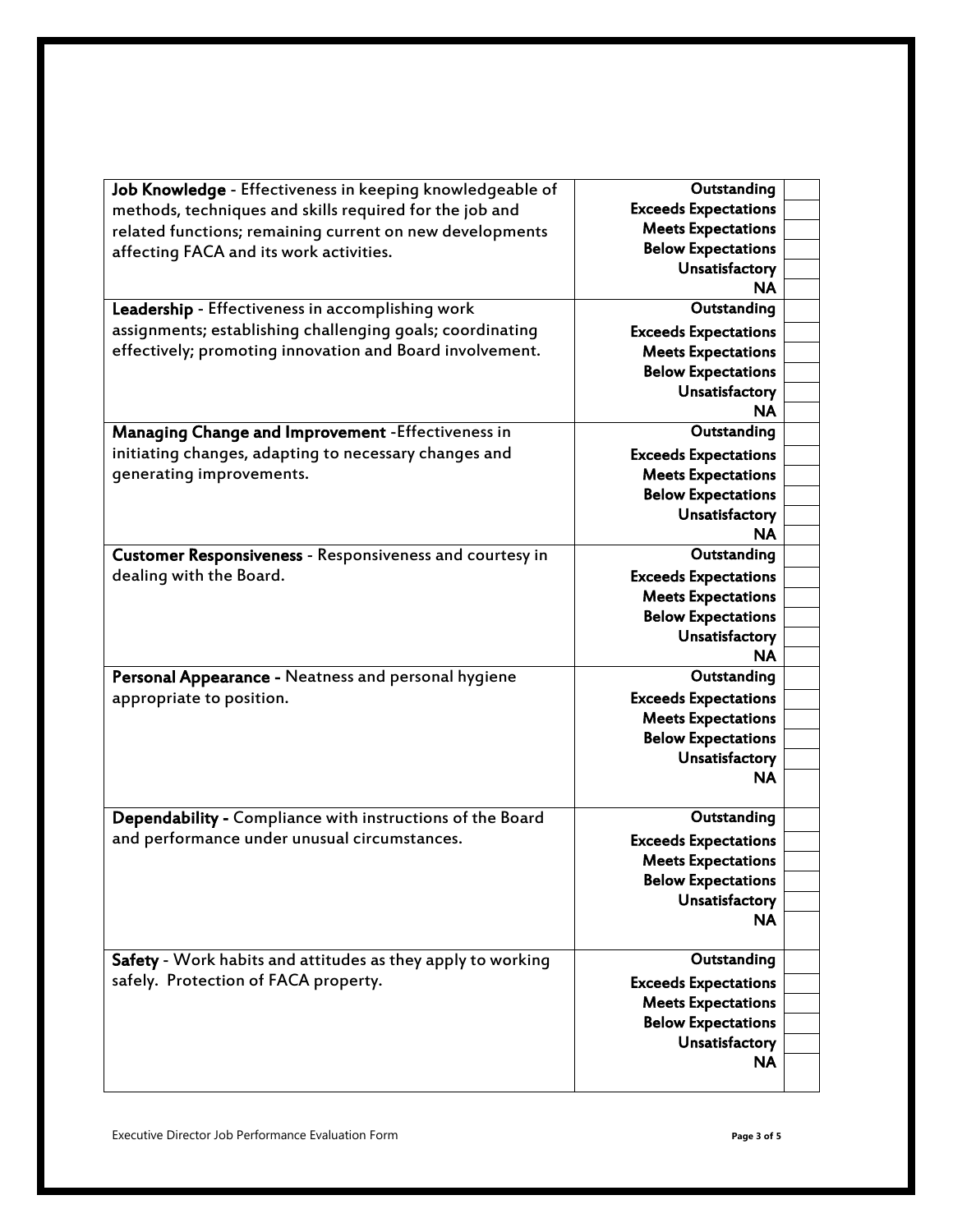| <b>Employee's Responsiveness - Responsiveness in completing</b><br>job tasks in a timely manner. | Outstanding<br><b>Exceeds Expectations</b><br><b>Meets Expectations</b><br><b>Below Expectations</b><br>Unsatisfactory<br><b>NA</b> |  |
|--------------------------------------------------------------------------------------------------|-------------------------------------------------------------------------------------------------------------------------------------|--|
| <b>TOTAL SCORE - 16 Performance Factors</b>                                                      |                                                                                                                                     |  |
| <b>Performance Rating</b>                                                                        |                                                                                                                                     |  |

B. EMPLOYEE STRENGTHS AND ACCOMPLISHMENTS: Include those which are relevant during this evaluation period. This should be related to performance or behavioral aspects you appreciated in their performance.

#### C. PERFORMANCE AREAS WHICH NEED IMPROVEMENT:

#### D. PLAN OF ACTION TOWARD IMPROVED PERFORMANCE:

#### E. EMPLOYEE COMMENTS:

#### F. JOB DESCRIPTION REVIEW SECTION: (Please check the appropriate box.)

- Employee job description has been reviewed during this evaluation and no changes have been made to the job description at this time.
- Employee job description has been reviewed during this evaluation and modifications have been proposed to the job description. The modified job description is attached to this evaluation.